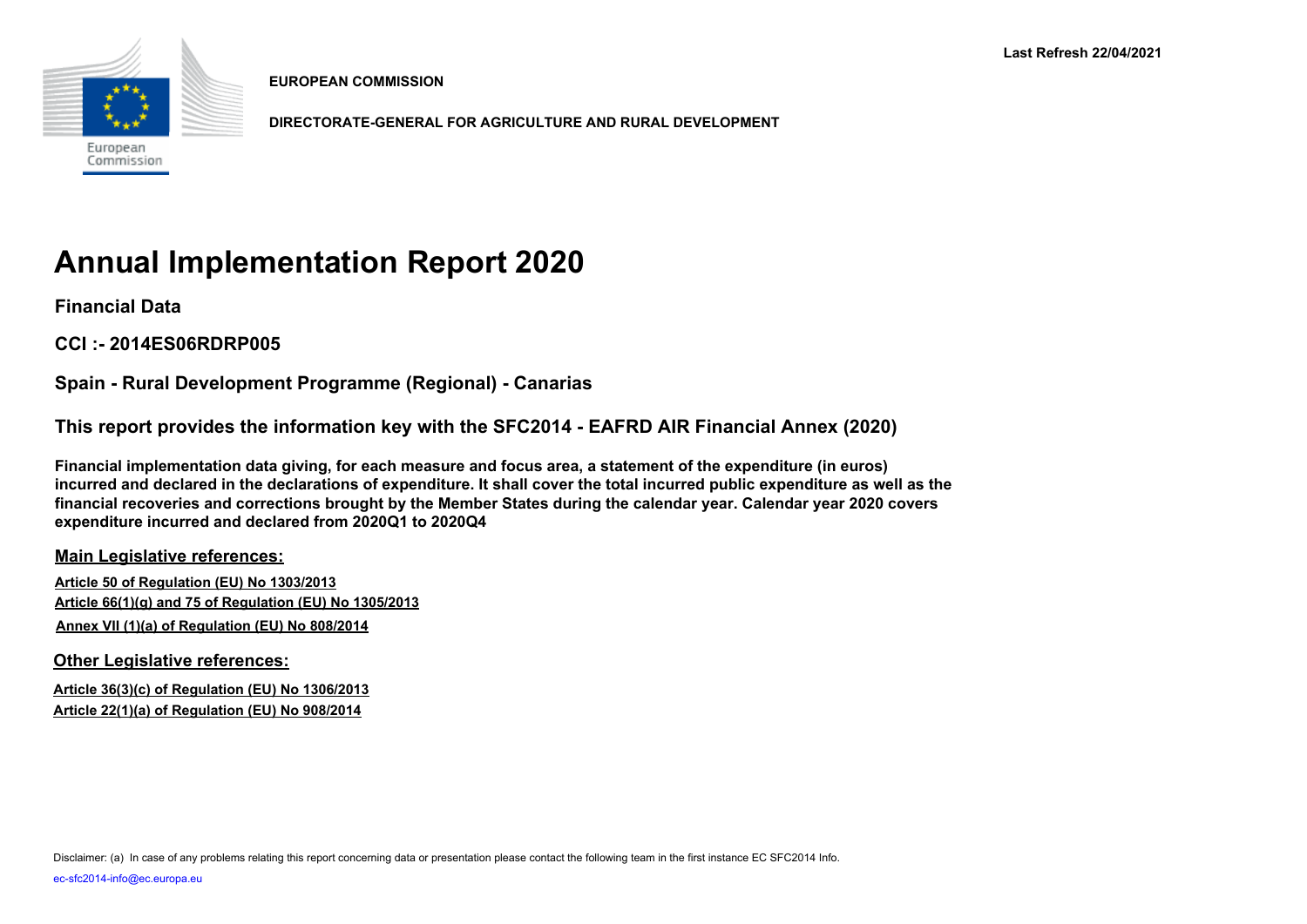#### Table 1.1 - Financial implementation per focus area (2020Q1 to 2020Q4)

\*Disclaimer: Data are those submitted by the Paying Agency in the quarterly declarations of expenditure

## **Measure code: M01 (Knowledge)**

| <b>Union Contribution</b><br>(EAFRD) before<br>adjustments |                              |                                            |                            | <b>Union contribution (EAFRD)</b><br>financial and other adjustments | <b>Total Union</b><br><b>Contribution</b>                 |                             |                              |
|------------------------------------------------------------|------------------------------|--------------------------------------------|----------------------------|----------------------------------------------------------------------|-----------------------------------------------------------|-----------------------------|------------------------------|
| <b>Focus Area / Priority</b>                               | $01/01/2020 -$<br>31/03/2020 | 01/04/2020<br>$\blacksquare$<br>30/06/2020 | 01/07/2020 -<br>15/10/2020 | 16/10/2020 -<br>31/12/2020                                           | <b>Irregularities or</b><br>negligence<br>recovered by MS | <b>Other</b><br>adjustments | (EAFRD) after<br>adjustments |
| 2A                                                         |                              |                                            |                            |                                                                      |                                                           |                             | 0.00                         |
| 2B                                                         |                              |                                            |                            |                                                                      |                                                           |                             | 0.00                         |
| 3A                                                         |                              |                                            |                            |                                                                      |                                                           |                             | 0.00                         |
| 3B                                                         |                              |                                            |                            |                                                                      |                                                           |                             | 0.00                         |
| <b>5A</b>                                                  |                              |                                            |                            |                                                                      |                                                           |                             | 0.00                         |
| 5 <b>B</b>                                                 |                              |                                            |                            |                                                                      |                                                           |                             | 0.00                         |
| <b>5C</b>                                                  |                              |                                            |                            |                                                                      |                                                           |                             | 0.00                         |
| 5D                                                         |                              |                                            |                            |                                                                      |                                                           |                             | 0.00                         |
| <b>5E</b>                                                  |                              |                                            |                            |                                                                      |                                                           |                             | 0.00                         |
| 6A                                                         |                              |                                            |                            |                                                                      |                                                           |                             | 0.00                         |
| 6B                                                         |                              |                                            |                            |                                                                      |                                                           |                             | 0.00                         |
| 6C                                                         |                              |                                            |                            |                                                                      |                                                           |                             | 0.00                         |
| <b>P4</b>                                                  |                              |                                            |                            |                                                                      |                                                           |                             | 0.00                         |
| <b>TOTAL</b>                                               |                              |                                            |                            |                                                                      |                                                           |                             | 0.00                         |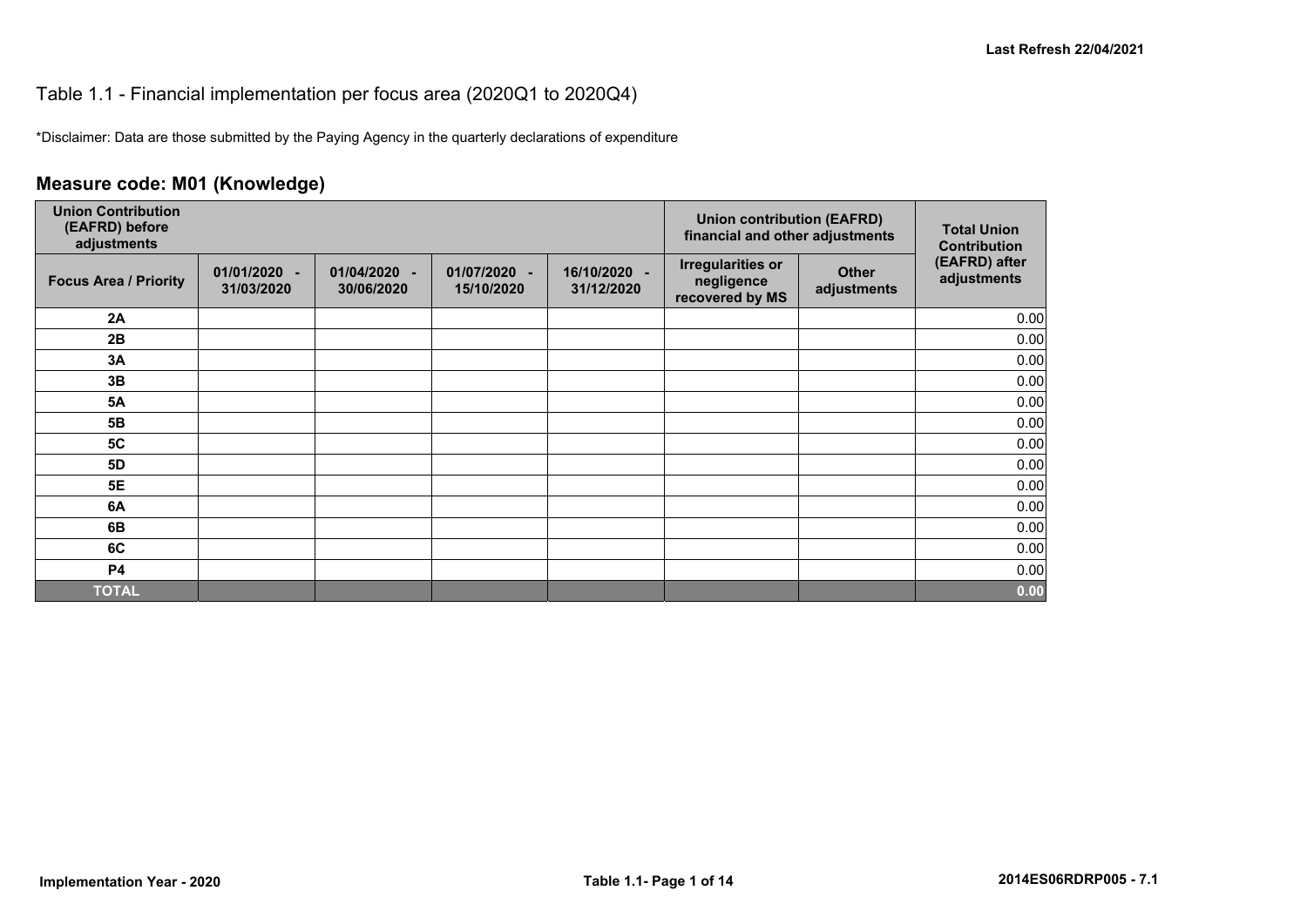## **Measure code: M02 (Advisory services)**

| <b>Union Contribution</b><br>(EAFRD) before<br>adjustments |                            |                                    |                            | <b>Union contribution (EAFRD)</b><br>financial and other adjustments | <b>Total Union</b><br><b>Contribution</b>                 |                             |                              |
|------------------------------------------------------------|----------------------------|------------------------------------|----------------------------|----------------------------------------------------------------------|-----------------------------------------------------------|-----------------------------|------------------------------|
| <b>Focus Area / Priority</b>                               | 01/01/2020 -<br>31/03/2020 | 01/04/2020<br>$\sim$<br>30/06/2020 | 01/07/2020 -<br>15/10/2020 | 16/10/2020 -<br>31/12/2020                                           | <b>Irregularities or</b><br>negligence<br>recovered by MS | <b>Other</b><br>adjustments | (EAFRD) after<br>adjustments |
| 2A                                                         |                            |                                    |                            |                                                                      |                                                           |                             | 0.00                         |
| 2B                                                         |                            |                                    |                            |                                                                      |                                                           |                             | 0.00                         |
| 3A                                                         |                            |                                    |                            |                                                                      |                                                           |                             | 0.00                         |
| 3B                                                         |                            |                                    |                            |                                                                      |                                                           |                             | 0.00                         |
| <b>5A</b>                                                  |                            |                                    |                            |                                                                      |                                                           |                             | 0.00                         |
| 5B                                                         |                            |                                    |                            |                                                                      |                                                           |                             | 0.00                         |
| 5C                                                         |                            |                                    |                            |                                                                      |                                                           |                             | 0.00                         |
| <b>5D</b>                                                  |                            |                                    |                            |                                                                      |                                                           |                             | 0.00                         |
| 5E                                                         |                            |                                    |                            |                                                                      |                                                           |                             | 0.00                         |
| <b>P4</b>                                                  |                            |                                    |                            |                                                                      |                                                           |                             | 0.00                         |
| <b>TOTAL</b>                                               |                            |                                    |                            |                                                                      |                                                           |                             | 0.00                         |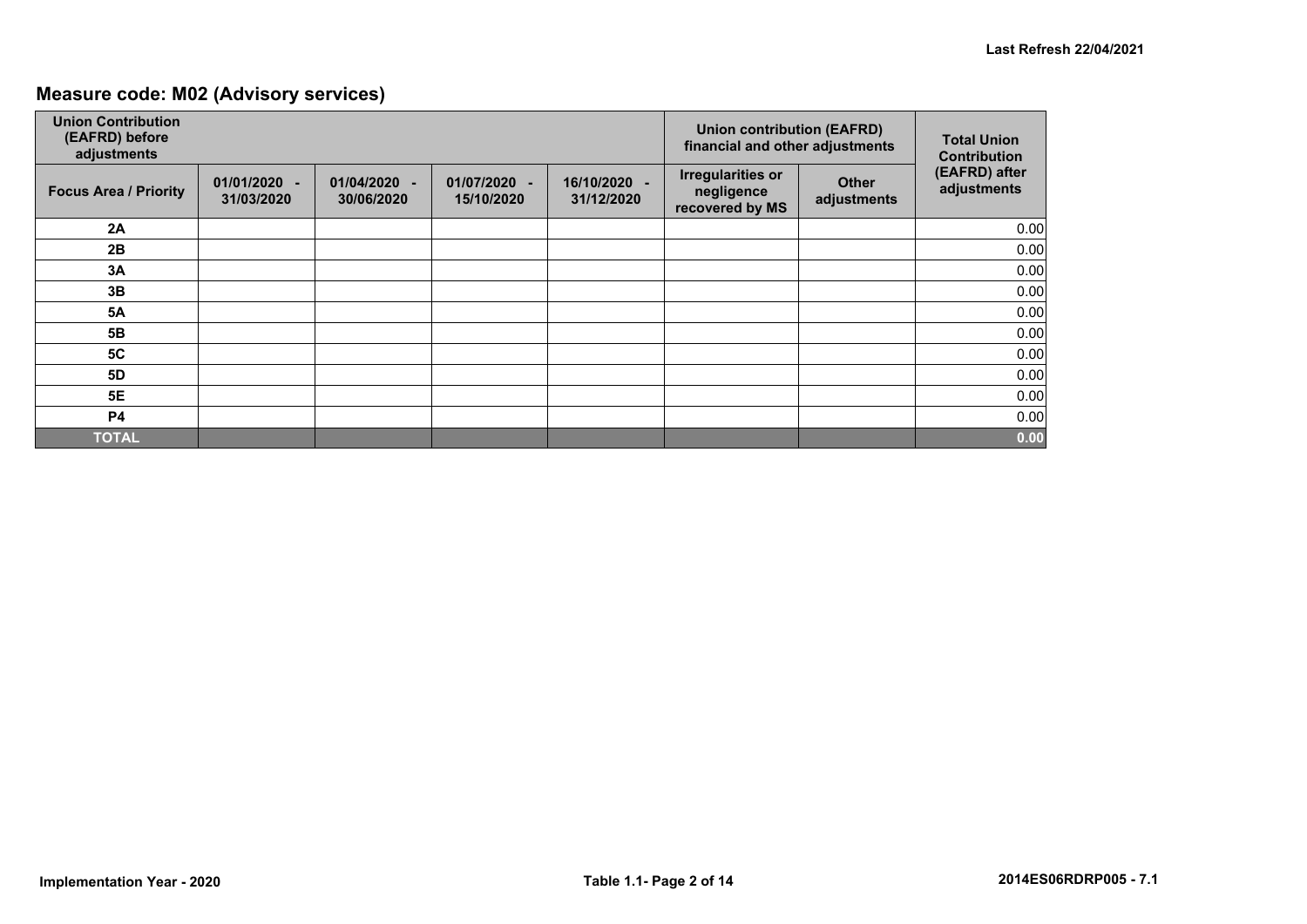## **Measure code: M03 (Quality schemes)**

| <b>Union Contribution</b><br>(EAFRD) before<br>adiustments |                              |                          |                              |                          | Union contribution (EAFRD)<br>financial and other adjustments |                             | <b>Total Union</b><br><b>Contribution</b> |
|------------------------------------------------------------|------------------------------|--------------------------|------------------------------|--------------------------|---------------------------------------------------------------|-----------------------------|-------------------------------------------|
| <b>Focus Area / Priority</b>                               | $01/01/2020 -$<br>31/03/2020 | 01/04/2020<br>30/06/2020 | $01/07/2020 -$<br>15/10/2020 | 16/10/2020<br>31/12/2020 | <b>Irregularities or</b><br>negligence<br>recovered by MS     | <b>Other</b><br>adjustments | (EAFRD) after<br>adjustments              |
| 3A                                                         |                              | 215.885.26               |                              |                          |                                                               |                             | 215.885.26                                |
| <b>TOTAL</b>                                               |                              | 215,885.26               |                              |                          |                                                               |                             | 215,885.26                                |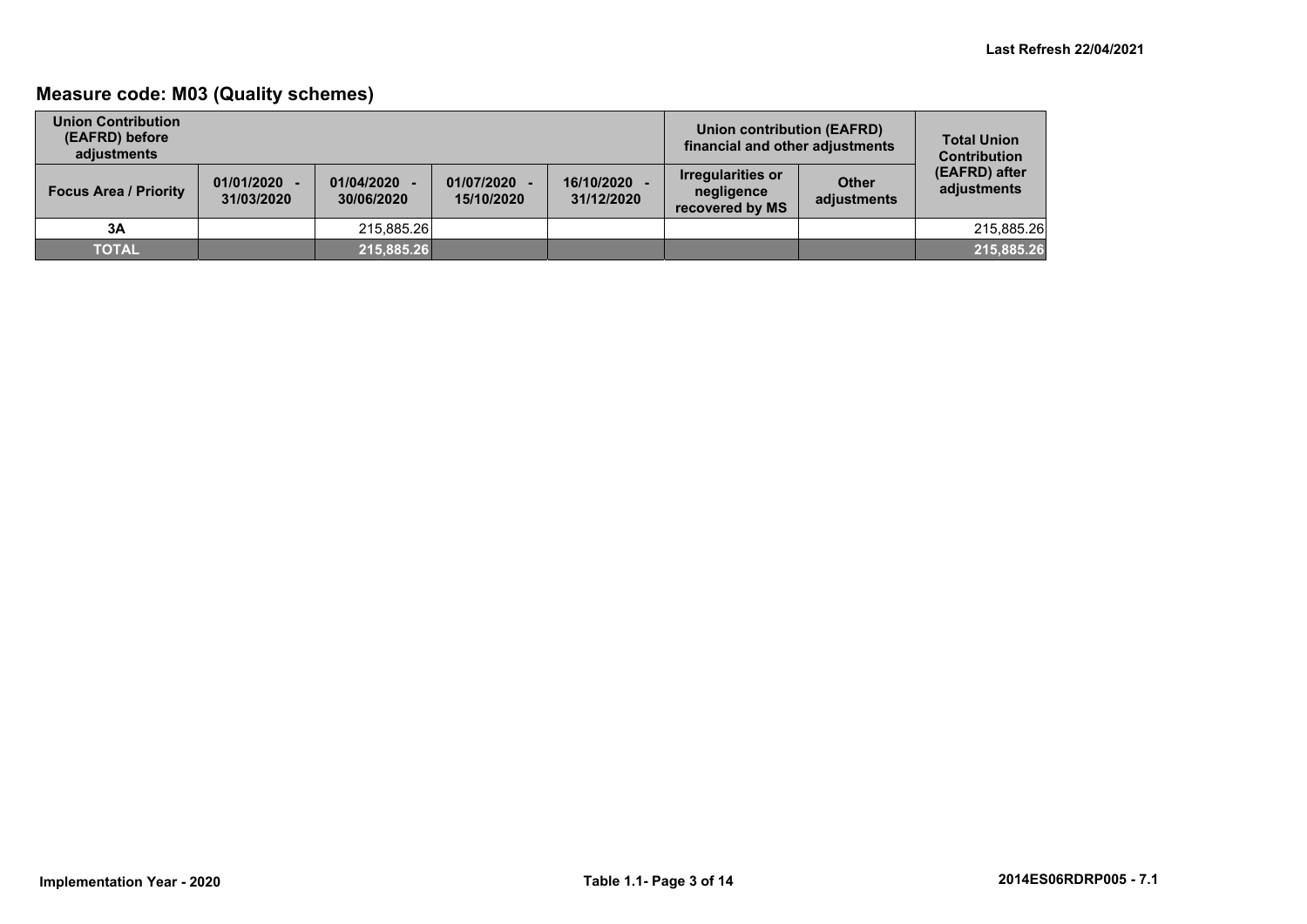## **Measure code: M04 (Physical Investment)**

| <b>Union Contribution</b><br>(EAFRD) before<br>adjustments |                            |                          |                          | Union contribution (EAFRD)<br>financial and other adjustments | <b>Total Union</b><br><b>Contribution</b>                 |                             |                              |  |  |
|------------------------------------------------------------|----------------------------|--------------------------|--------------------------|---------------------------------------------------------------|-----------------------------------------------------------|-----------------------------|------------------------------|--|--|
| <b>Focus Area / Priority</b>                               | 01/01/2020 -<br>31/03/2020 | 01/04/2020<br>30/06/2020 | 01/07/2020<br>15/10/2020 | 16/10/2020 -<br>31/12/2020                                    | <b>Irregularities or</b><br>negligence<br>recovered by MS | <b>Other</b><br>adjustments | (EAFRD) after<br>adjustments |  |  |
| 2A                                                         | 2,731,385.98               | 874,853.18               | 734,740.59               | 1,917,283.92                                                  | $-15,838.17$                                              |                             | 6,242,425.50                 |  |  |
| 2B                                                         |                            |                          |                          |                                                               |                                                           |                             | 0.00                         |  |  |
| 3A                                                         |                            |                          |                          |                                                               |                                                           |                             |                              |  |  |
| <b>5A</b>                                                  | 1,116,122.66               | 135,550.11               | 127,885.84               | 402,033.14                                                    |                                                           |                             | 1,781,591.75                 |  |  |
| 5 <b>B</b>                                                 | 1,379,927.32               | 37,392.08                | 29,086.85                | 147,065.94                                                    |                                                           |                             | 1,593,472.19                 |  |  |
| 5C                                                         | 32,596.59                  | 2,976.81                 | 915.45                   | 84,970.09                                                     |                                                           |                             | 121,458.94                   |  |  |
| 5D                                                         |                            | 2,515.03                 |                          |                                                               |                                                           |                             | 2,515.03                     |  |  |
| 6A                                                         | 38,268.84                  |                          | 210.740.95               |                                                               |                                                           |                             | 249,009.79                   |  |  |
| <b>P4</b>                                                  |                            |                          |                          |                                                               |                                                           |                             | 0.00                         |  |  |
| <b>TOTAL</b>                                               | 5,298,301.39               | 1,053,287.21             | 1,103,369.68             | 2,551,353.09                                                  | $-15,838.17$                                              |                             | 9,990,473.20                 |  |  |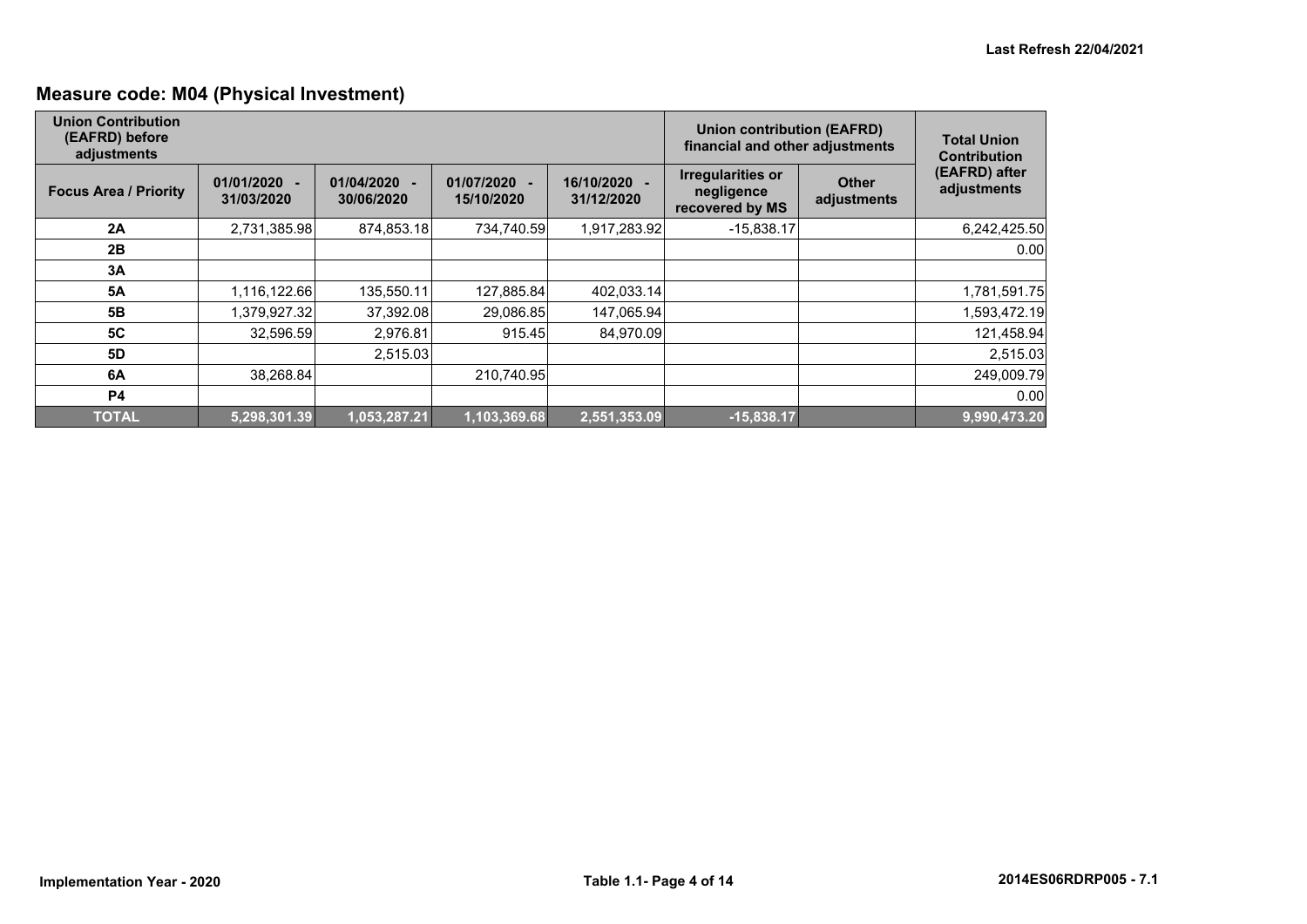## **Measure code: M05 (Restoring agricultural potential)**

| <b>Union Contribution</b><br>(EAFRD) before<br>adiustments |                              |                          |                            | Union contribution (EAFRD)<br>financial and other adjustments | <b>Total Union</b><br><b>Contribution</b>          |                             |                              |
|------------------------------------------------------------|------------------------------|--------------------------|----------------------------|---------------------------------------------------------------|----------------------------------------------------|-----------------------------|------------------------------|
| <b>Focus Area / Priority</b>                               | $01/01/2020 -$<br>31/03/2020 | 01/04/2020<br>30/06/2020 | 01/07/2020 -<br>15/10/2020 | 16/10/2020<br>31/12/2020                                      | Irregularities or<br>negligence<br>recovered by MS | <b>Other</b><br>adjustments | (EAFRD) after<br>adjustments |
| 3B                                                         | 374.811.43                   |                          |                            |                                                               |                                                    |                             | 374.811.43                   |
| <b>TOTAL</b>                                               | 374,811.43                   |                          |                            |                                                               |                                                    |                             | 374,811.43                   |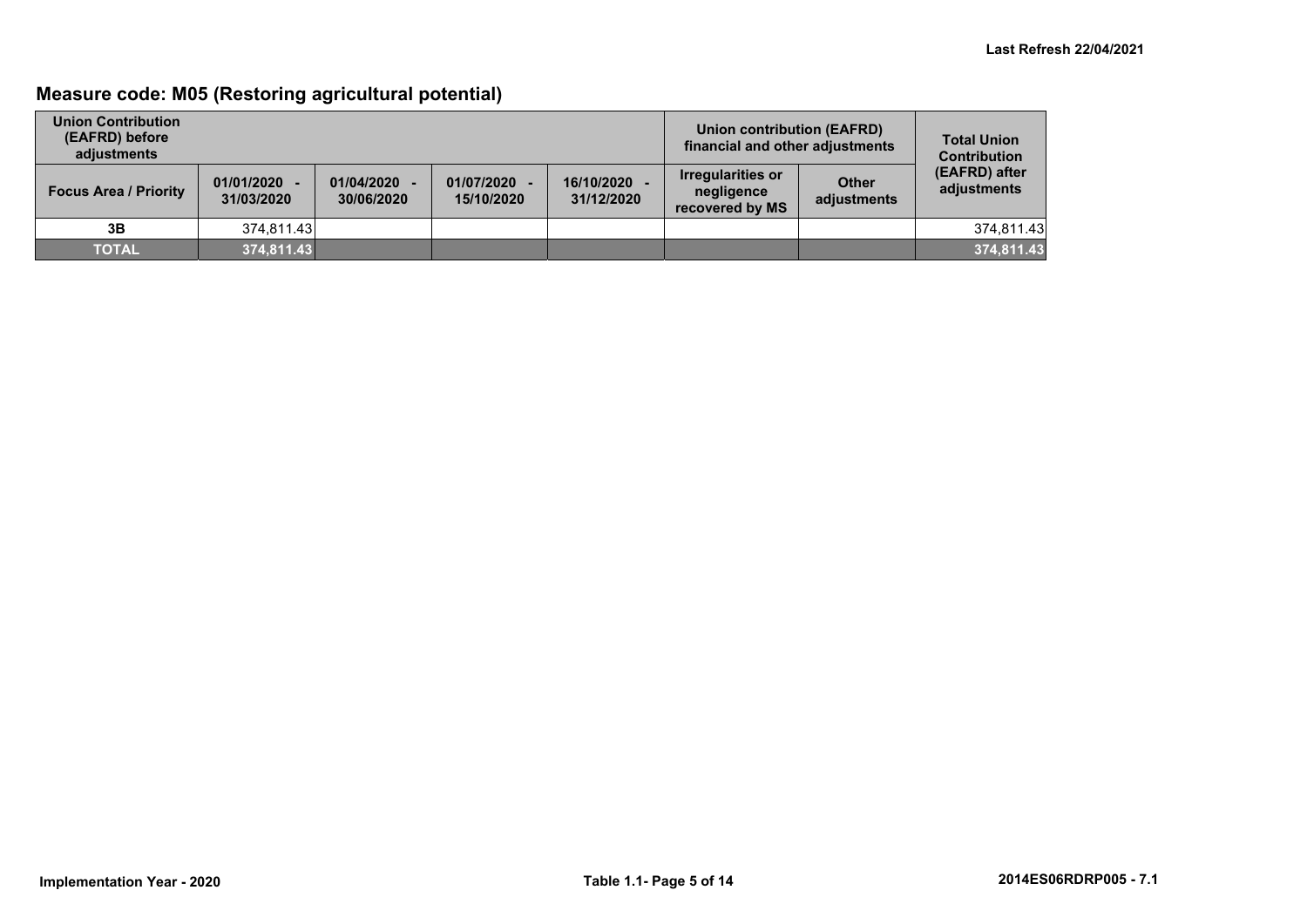## **Measure code: M06 (Farm and business development)**

| <b>Union Contribution</b><br>(EAFRD) before<br>adjustments |                              |                          |                          | Union contribution (EAFRD)<br>financial and other adjustments | <b>Total Union</b><br><b>Contribution</b>                 |                             |                              |
|------------------------------------------------------------|------------------------------|--------------------------|--------------------------|---------------------------------------------------------------|-----------------------------------------------------------|-----------------------------|------------------------------|
| <b>Focus Area / Priority</b>                               | $01/01/2020 -$<br>31/03/2020 | 01/04/2020<br>30/06/2020 | 01/07/2020<br>15/10/2020 | 16/10/2020 -<br>31/12/2020                                    | <b>Irregularities or</b><br>negligence<br>recovered by MS | <b>Other</b><br>adjustments | (EAFRD) after<br>adjustments |
| 2B                                                         | 2,164,949.94                 | 106,250.00               | 112.200.00               | 148,750.00                                                    | $-30.602.51$                                              |                             | 2,501,547.43                 |
| 5B                                                         |                              |                          |                          |                                                               |                                                           |                             |                              |
| <b>5C</b>                                                  |                              |                          |                          |                                                               |                                                           |                             | 0.00                         |
| 5D                                                         |                              |                          |                          |                                                               |                                                           |                             |                              |
| 6A                                                         |                              |                          |                          |                                                               |                                                           |                             | 0.00                         |
| <b>TOTAL</b>                                               | 2,164,949.94                 | 106,250.00               | 112.200.00               | 148,750.00                                                    | $-30,602.51$                                              |                             | 2,501,547.43                 |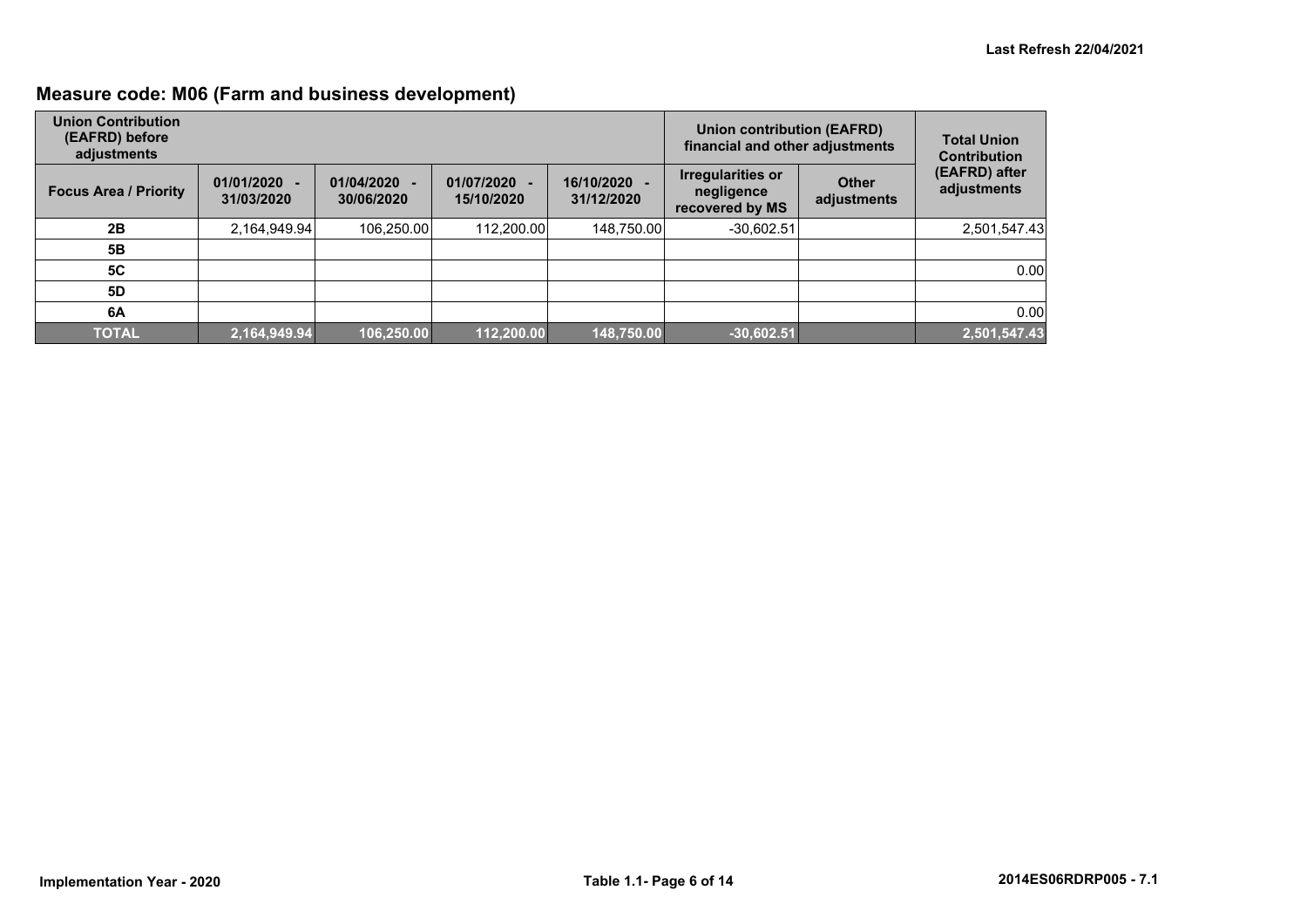## **Measure code: M07 (Basic services)**

| <b>Union Contribution</b><br>(EAFRD) before<br>adjustments |                              |                          |                            | <b>Union contribution (EAFRD)</b><br>financial and other adjustments | <b>Total Union</b><br><b>Contribution</b>          |                             |                              |
|------------------------------------------------------------|------------------------------|--------------------------|----------------------------|----------------------------------------------------------------------|----------------------------------------------------|-----------------------------|------------------------------|
| <b>Focus Area / Priority</b>                               | $01/01/2020 -$<br>31/03/2020 | 01/04/2020<br>30/06/2020 | 01/07/2020 -<br>15/10/2020 | 16/10/2020 -<br>31/12/2020                                           | Irregularities or<br>negligence<br>recovered by MS | <b>Other</b><br>adjustments | (EAFRD) after<br>adjustments |
| 5Β                                                         |                              |                          |                            |                                                                      |                                                    |                             | 0.00                         |
| <b>5C</b>                                                  |                              |                          |                            |                                                                      |                                                    |                             | 0.00                         |
| 6B                                                         |                              |                          | 2,458,142.91               |                                                                      |                                                    |                             | 2,458,142.91                 |
| P <sub>4</sub>                                             |                              |                          |                            |                                                                      |                                                    |                             |                              |
| <b>TOTAL</b>                                               |                              |                          | 2,458,142.91               |                                                                      |                                                    |                             | 2,458,142.91                 |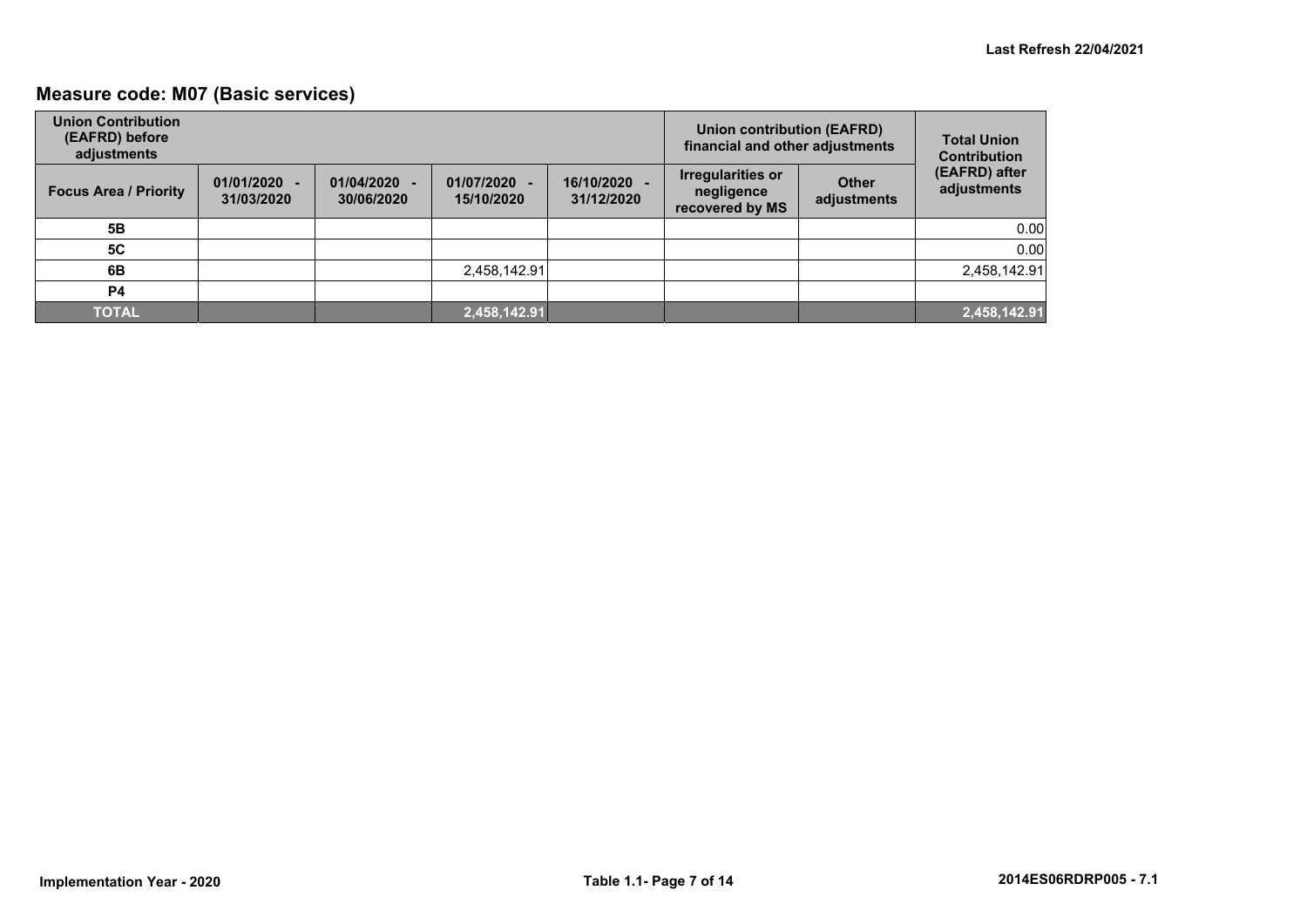## **Measure code: M08 (Forest)**

| <b>Union Contribution</b><br>(EAFRD) before<br>adjustments |                              |                          |                            |                            | Union contribution (EAFRD)<br>financial and other adjustments |                             | <b>Total Union</b><br><b>Contribution</b> |
|------------------------------------------------------------|------------------------------|--------------------------|----------------------------|----------------------------|---------------------------------------------------------------|-----------------------------|-------------------------------------------|
| <b>Focus Area / Priority</b>                               | $01/01/2020 -$<br>31/03/2020 | 01/04/2020<br>30/06/2020 | 01/07/2020 -<br>15/10/2020 | 16/10/2020 -<br>31/12/2020 | <b>Irregularities or</b><br>negligence<br>recovered by MS     | <b>Other</b><br>adjustments | (EAFRD) after<br>adjustments              |
| 5Β                                                         |                              |                          |                            |                            |                                                               |                             |                                           |
| <b>5C</b>                                                  |                              |                          |                            |                            |                                                               |                             | 0.00                                      |
| 6A                                                         |                              |                          |                            |                            |                                                               |                             | 0.00                                      |
| P4                                                         |                              |                          |                            |                            |                                                               |                             | 0.00                                      |
| <b>TOTAL</b>                                               |                              |                          |                            |                            |                                                               |                             | 0.00                                      |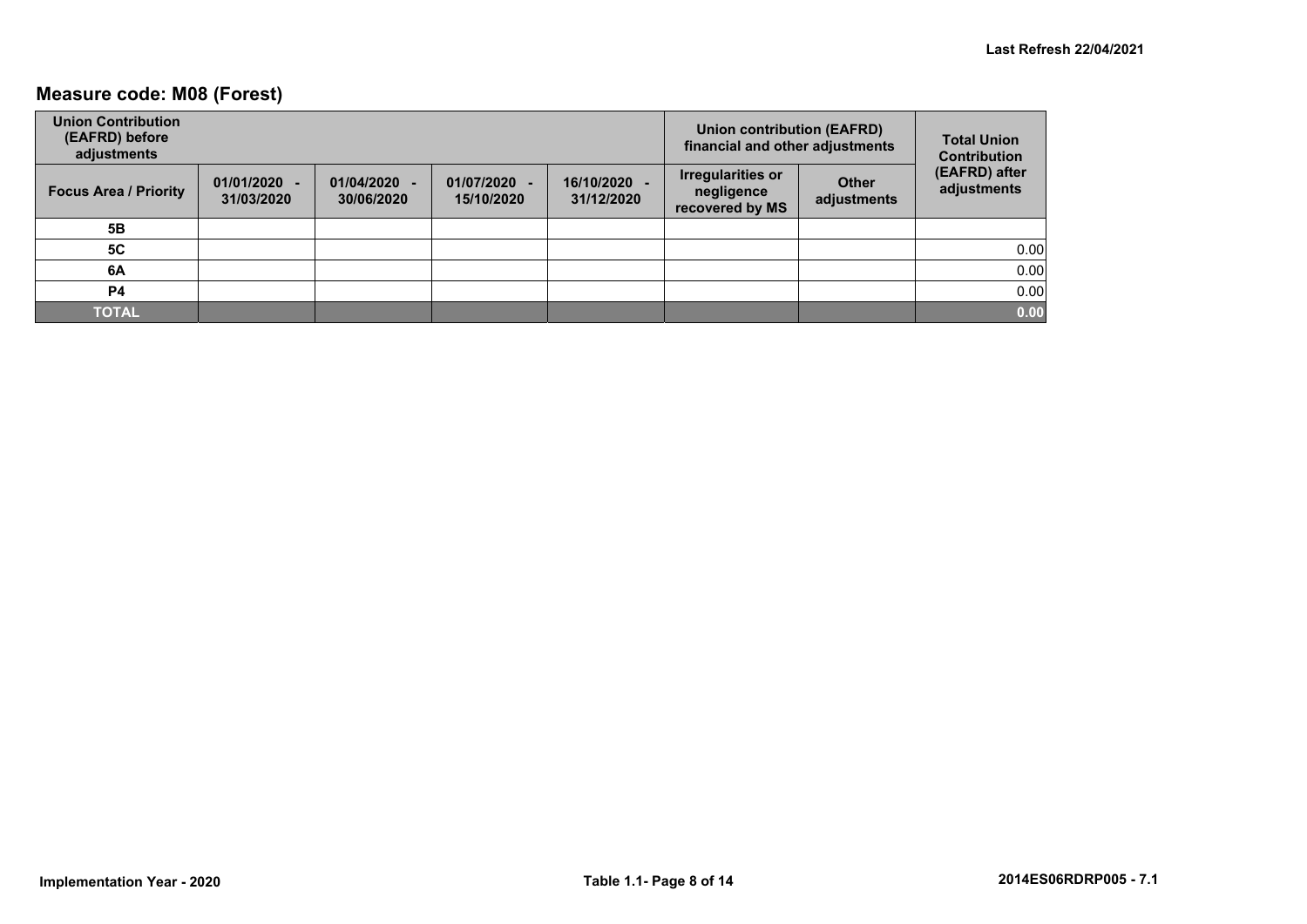## **Measure code: M10 (Agri-environment-climate)**

| <b>Union Contribution</b><br>(EAFRD) before<br>adiustments |                              |                          |                          |                          | Union contribution (EAFRD)<br>financial and other adjustments |                      | <b>Total Union</b><br><b>Contribution</b> |
|------------------------------------------------------------|------------------------------|--------------------------|--------------------------|--------------------------|---------------------------------------------------------------|----------------------|-------------------------------------------|
| <b>Focus Area / Priority</b>                               | $01/01/2020 -$<br>31/03/2020 | 01/04/2020<br>30/06/2020 | 01/07/2020<br>15/10/2020 | 16/10/2020<br>31/12/2020 | Irregularities or<br>negligence<br>recovered by MS            | Other<br>adjustments | (EAFRD) after<br>adjustments              |
| P4                                                         | 3.438.74                     | 3.390.184.50             | 31.978.41                |                          | $-4.874.95$                                                   |                      | 3.420.726.70                              |
| <b>TOTAL</b>                                               | 3,438.74                     | 3,390,184.50             | 31,978.41                |                          | $-4,874.95$                                                   |                      | 3,420,726.70                              |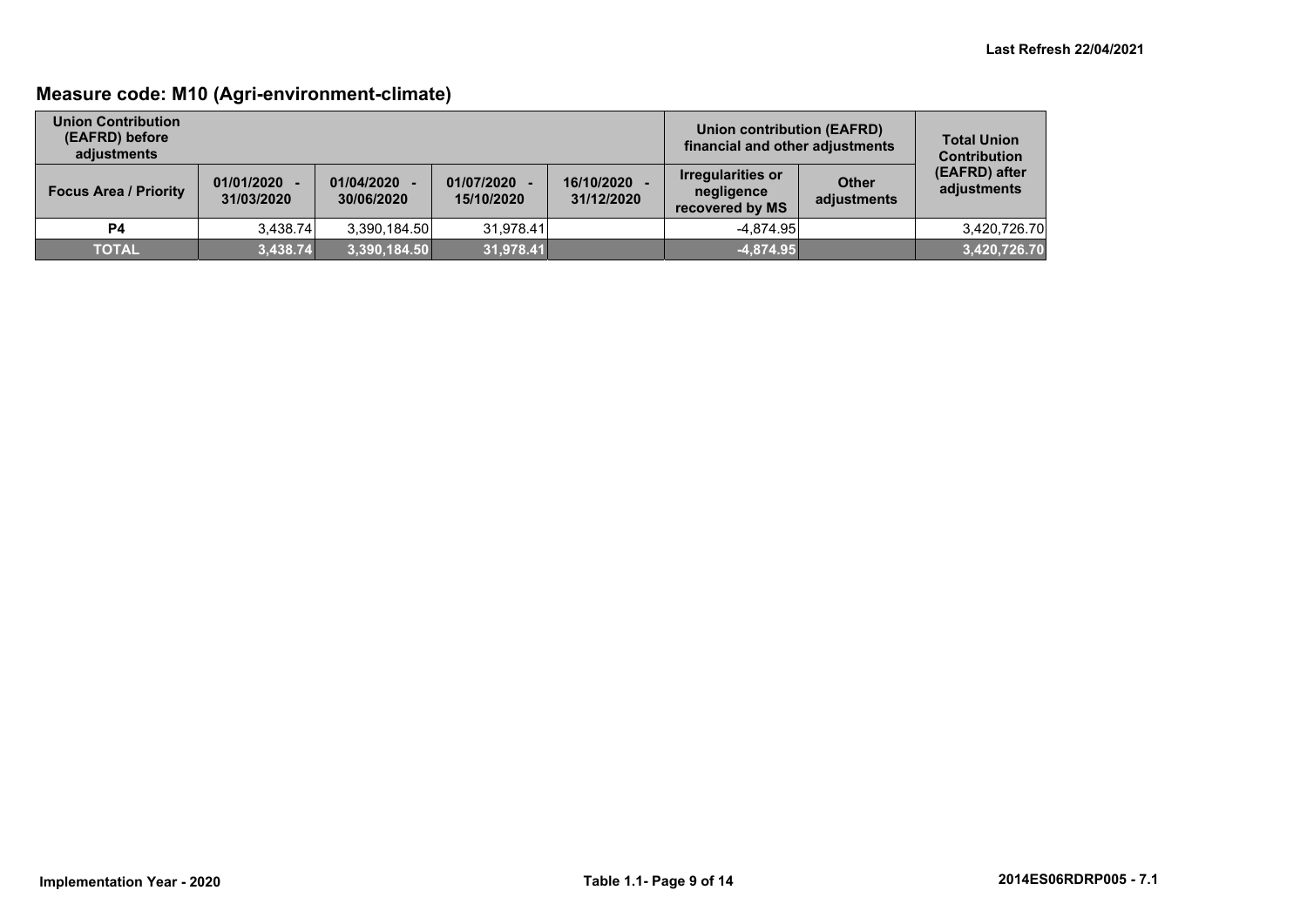## **Measure code: M11 (Organic Farming)**

| <b>Union Contribution</b><br>(EAFRD) before<br>adiustments |                              |                          |                          | Union contribution (EAFRD)<br>financial and other adjustments | <b>Total Union</b><br><b>Contribution</b>          |                             |                              |
|------------------------------------------------------------|------------------------------|--------------------------|--------------------------|---------------------------------------------------------------|----------------------------------------------------|-----------------------------|------------------------------|
| <b>Focus Area / Priority</b>                               | $01/01/2020 -$<br>31/03/2020 | 01/04/2020<br>30/06/2020 | 01/07/2020<br>15/10/2020 | 16/10/2020<br>31/12/2020                                      | Irregularities or<br>negligence<br>recovered by MS | <b>Other</b><br>adjustments | (EAFRD) after<br>adjustments |
| <b>P4</b>                                                  |                              |                          | 127.551.43               |                                                               | $-312.86$                                          |                             | 127.238.57                   |
| <b>TOTAL</b>                                               |                              |                          | 127,551.43               |                                                               | $-312.86$                                          |                             | 127,238.57                   |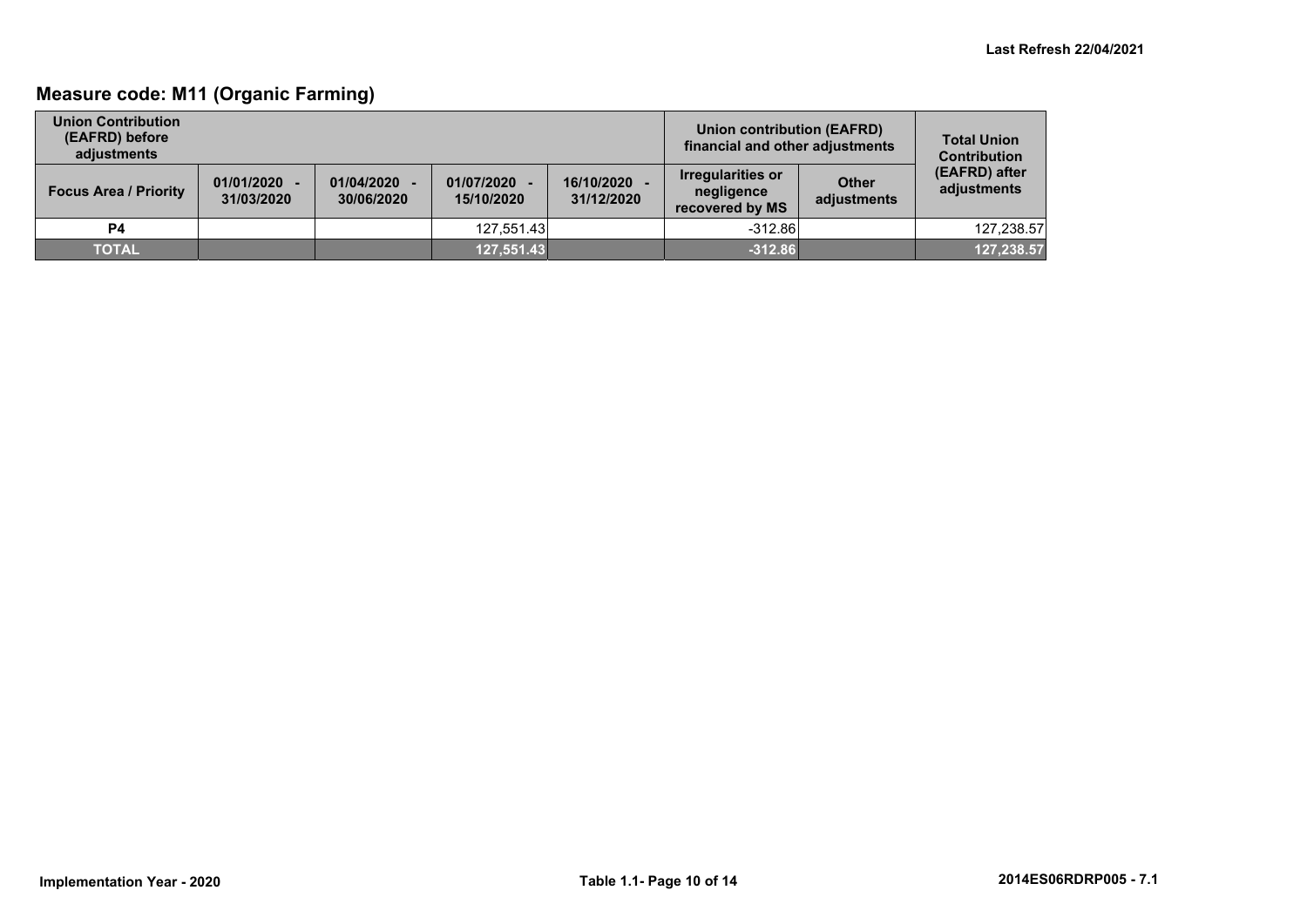## **Measure code: M16 (Cooperation)**

| <b>Union Contribution</b><br>(EAFRD) before<br>adjustments |                            |                                            |                            | <b>Union contribution (EAFRD)</b><br>financial and other adjustments | <b>Total Union</b><br><b>Contribution</b>                 |                             |                              |
|------------------------------------------------------------|----------------------------|--------------------------------------------|----------------------------|----------------------------------------------------------------------|-----------------------------------------------------------|-----------------------------|------------------------------|
| <b>Focus Area / Priority</b>                               | 01/01/2020 -<br>31/03/2020 | 01/04/2020<br>$\blacksquare$<br>30/06/2020 | 01/07/2020 -<br>15/10/2020 | 16/10/2020 -<br>31/12/2020                                           | <b>Irregularities or</b><br>negligence<br>recovered by MS | <b>Other</b><br>adjustments | (EAFRD) after<br>adjustments |
| 2A                                                         |                            |                                            |                            |                                                                      |                                                           |                             | 0.00                         |
| 2B                                                         |                            |                                            |                            |                                                                      |                                                           |                             | 0.00                         |
| 3A                                                         |                            |                                            |                            |                                                                      |                                                           |                             | 0.00                         |
| 3B                                                         |                            |                                            |                            |                                                                      |                                                           |                             |                              |
| <b>5A</b>                                                  |                            |                                            |                            |                                                                      |                                                           |                             | 0.00                         |
| 5B                                                         |                            |                                            |                            |                                                                      |                                                           |                             | 0.00                         |
| 5C                                                         |                            |                                            |                            |                                                                      |                                                           |                             | 0.00                         |
| <b>5D</b>                                                  |                            |                                            |                            |                                                                      |                                                           |                             | 0.00                         |
| <b>5E</b>                                                  |                            |                                            |                            |                                                                      |                                                           |                             | 0.00                         |
| 6A                                                         |                            |                                            |                            |                                                                      |                                                           |                             | 0.00                         |
| 6B                                                         |                            |                                            |                            |                                                                      |                                                           |                             | 0.00                         |
| 6C                                                         |                            |                                            |                            |                                                                      |                                                           |                             | 0.00                         |
| <b>P4</b>                                                  |                            |                                            |                            |                                                                      |                                                           |                             |                              |
| <b>TOTAL</b>                                               |                            |                                            |                            |                                                                      |                                                           |                             | 0.00                         |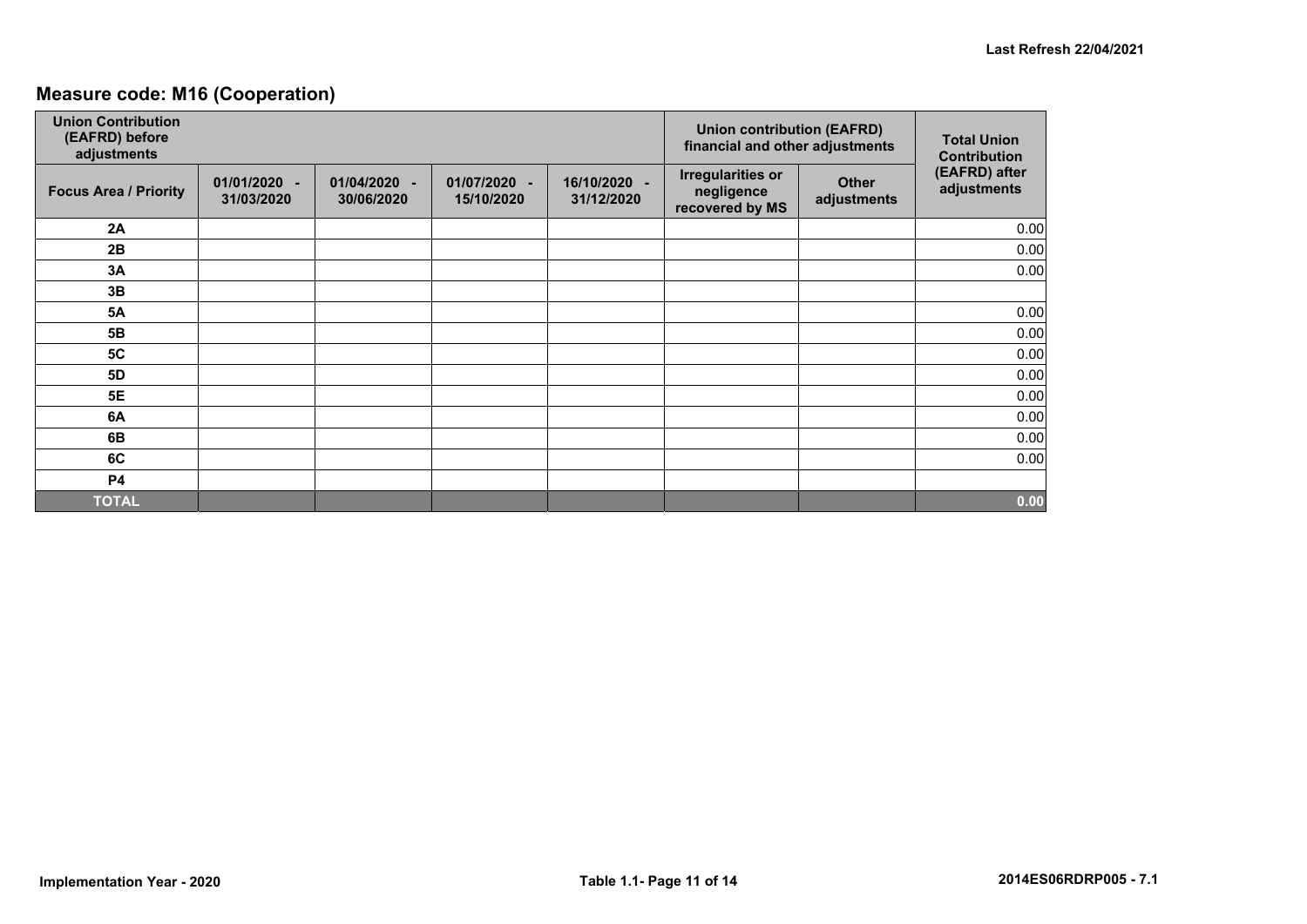## **Measure code: M19 (LEADER and CLLD)**

| <b>Union Contribution</b><br>(EAFRD) before<br>adjustments |                              |                          |                              | Union contribution (EAFRD)<br>financial and other adjustments | <b>Total Union</b><br><b>Contribution</b>          |                             |                              |
|------------------------------------------------------------|------------------------------|--------------------------|------------------------------|---------------------------------------------------------------|----------------------------------------------------|-----------------------------|------------------------------|
| <b>Focus Area / Priority</b>                               | $01/01/2020 -$<br>31/03/2020 | 01/04/2020<br>30/06/2020 | $01/07/2020 -$<br>15/10/2020 | 16/10/2020<br>31/12/2020                                      | Irregularities or<br>negligence<br>recovered by MS | <b>Other</b><br>adjustments | (EAFRD) after<br>adjustments |
| 6B                                                         | 56.101.12                    | 126.469.60               |                              | 168.404.88                                                    |                                                    |                             | 350.975.60                   |
| <b>TOTAL</b>                                               | 56,101.12                    | 126,469.60               |                              | 168,404.88                                                    |                                                    |                             | 350,975.60                   |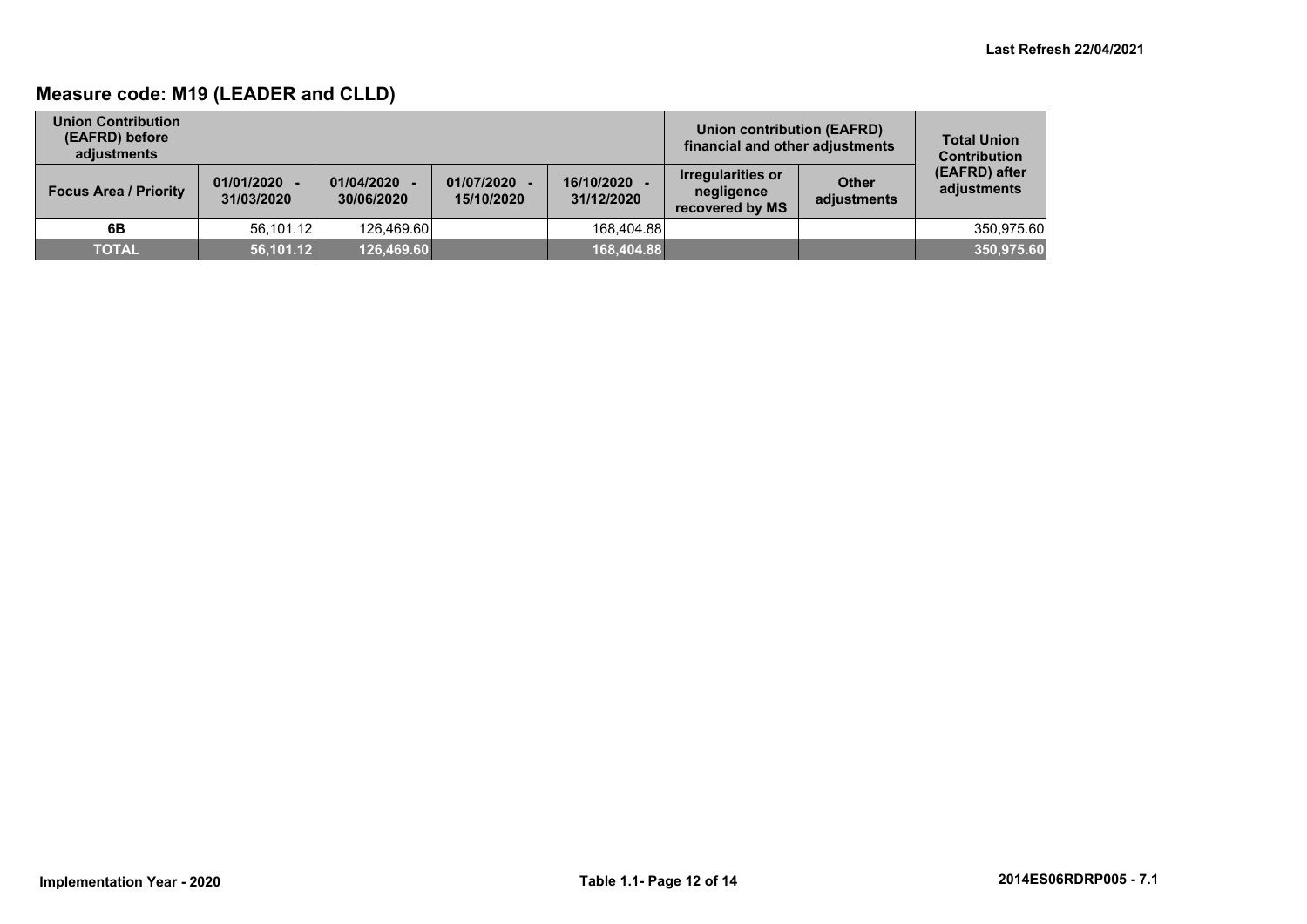## **Measure code: M20 (TA)**

| <b>Union Contribution</b><br>(EAFRD) before<br>adjustments |                              |                          |                            |                          | Union contribution (EAFRD)<br>financial and other adjustments |                             | <b>Total Union</b><br><b>Contribution</b> |
|------------------------------------------------------------|------------------------------|--------------------------|----------------------------|--------------------------|---------------------------------------------------------------|-----------------------------|-------------------------------------------|
| <b>Focus Area / Priority</b>                               | $01/01/2020 -$<br>31/03/2020 | 01/04/2020<br>30/06/2020 | 01/07/2020 -<br>15/10/2020 | 16/10/2020<br>31/12/2020 | <b>Irregularities or</b><br>negligence<br>recovered by MS     | <b>Other</b><br>adjustments | (EAFRD) after<br>adjustments              |
| M20                                                        |                              |                          |                            |                          |                                                               |                             | 0.00                                      |
| <b>TOTAL</b>                                               |                              |                          |                            |                          |                                                               |                             | 0.00                                      |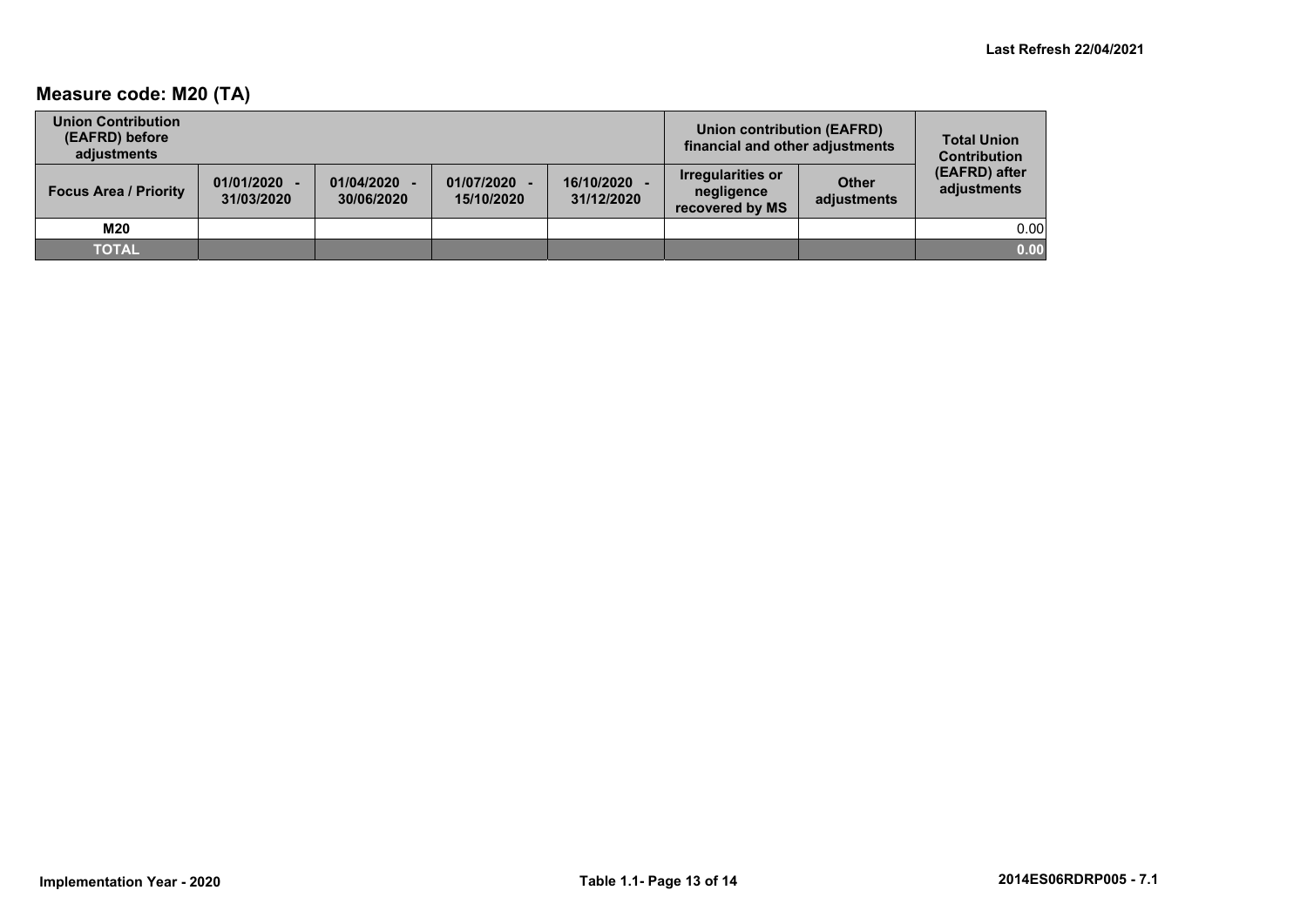## **Measure code: M21 (COVID-19 crisis)**

| <b>Union Contribution</b><br>(EAFRD) before<br>adjustments |                            | <b>Union contribution (EAFRD)</b><br>financial and other adjustments |                             | <b>Total Union</b><br><b>Contribution</b> |  |
|------------------------------------------------------------|----------------------------|----------------------------------------------------------------------|-----------------------------|-------------------------------------------|--|
| <b>Focus Area / Priority</b>                               | 16/10/2020 -<br>31/12/2020 | <b>Irregularities or</b><br>negligence<br>recovered by MS            | <b>Other</b><br>adjustments | (EAFRD) after<br>adjustments              |  |
| 2A                                                         |                            |                                                                      |                             | 0.00                                      |  |
| <b>TOTAL</b>                                               |                            |                                                                      |                             | 0.00                                      |  |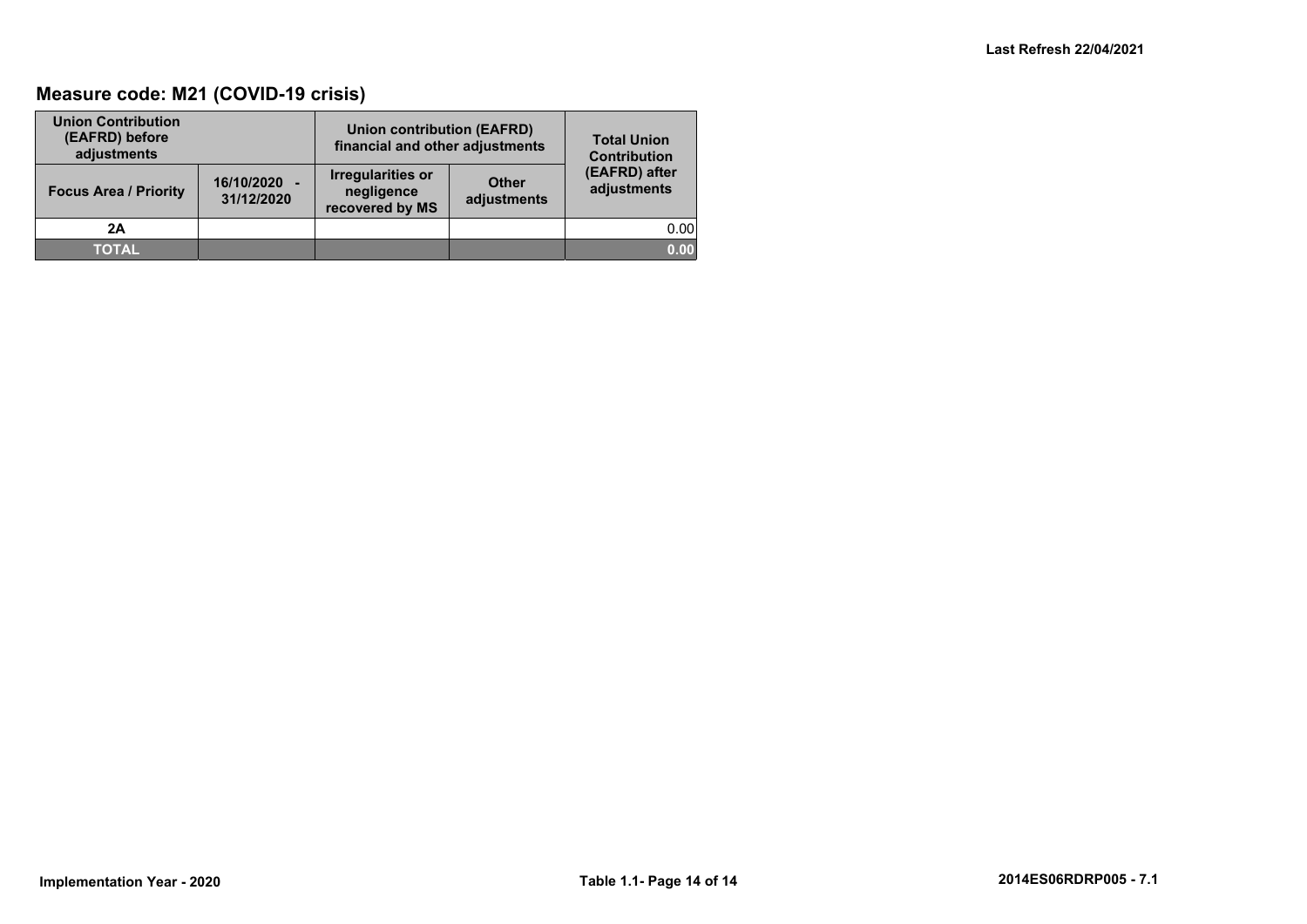## Table 1.2 - Financial Implementation per measure (2020Q1 to 2020Q4)

\*Disclaimer: Data are those submitted by the Paying Agency in the quarterly declarations of expenditure

| Measure code                           | <b>Total Public</b><br>expenditure<br>before<br>adjustments | <b>Union</b><br><b>Contribution</b><br>(EAFRD) before<br>adjustments | <b>Union</b><br>contribution<br>(EAFRD)<br>financial<br>adjustments | <b>Union</b><br>contribution<br>(EAFRD) other<br>adjustments | <b>Total Union</b><br><b>Contribution</b><br>(EAFRD) after<br>adjustments |
|----------------------------------------|-------------------------------------------------------------|----------------------------------------------------------------------|---------------------------------------------------------------------|--------------------------------------------------------------|---------------------------------------------------------------------------|
|                                        | (a')                                                        | (b')                                                                 | (c')                                                                | (d')                                                         | $(e') = (b') + (c') + (d')$                                               |
| M01 - Knowledge                        |                                                             |                                                                      |                                                                     |                                                              | 0.00                                                                      |
| <b>M02 - Advisory services</b>         |                                                             |                                                                      |                                                                     |                                                              | 0.00                                                                      |
| <b>M03 - Quality schemes</b>           | 253,982.66                                                  | 215,885.26                                                           |                                                                     |                                                              | 215,885.26                                                                |
| <b>M04 - Physical Investment</b>       | 11,772,131.00                                               | 10,006,311.37                                                        | $-15,838.17$                                                        |                                                              | 9,990,473.20                                                              |
| M05 - Restoring agricultural potential | 440,954.62                                                  | 374,811.43                                                           |                                                                     |                                                              | 374,811.43                                                                |
| M06 - Farm and business development    | 2,978,999.93                                                | 2,532,149.94                                                         | $-30,602.51$                                                        |                                                              | 2,501,547.43                                                              |
| <b>M07 - Basic services</b>            | 2,891,932.84                                                | 2,458,142.91                                                         |                                                                     |                                                              | 2,458,142.91                                                              |
| M08 - Forest                           |                                                             |                                                                      |                                                                     |                                                              | 0.00                                                                      |
| M10 - Agri-environment-climate         | 4,030,119.59                                                | 3,425,601.65                                                         | $-4,874.95$                                                         |                                                              | 3,420,726.70                                                              |
| M11 - Organic Farming                  | 150,060.51                                                  | 127,551.43                                                           | $-312.86$                                                           |                                                              | 127,238.57                                                                |
| M16 - Cooperation                      |                                                             |                                                                      |                                                                     |                                                              | 0.00                                                                      |
| M19 - LEADER and CLLD                  | 412,912.47                                                  | 350,975.60                                                           |                                                                     |                                                              | 350,975.60                                                                |
| <b>M20 - TA</b>                        |                                                             |                                                                      |                                                                     |                                                              | 0.00                                                                      |
| M21 - COVID-19 crisis                  |                                                             |                                                                      |                                                                     |                                                              | 0.00                                                                      |
| <b>All Measures</b>                    | 22,931,093.62                                               | 19,491,429.59                                                        | $-51,628.49$                                                        |                                                              | 19,439,801.10                                                             |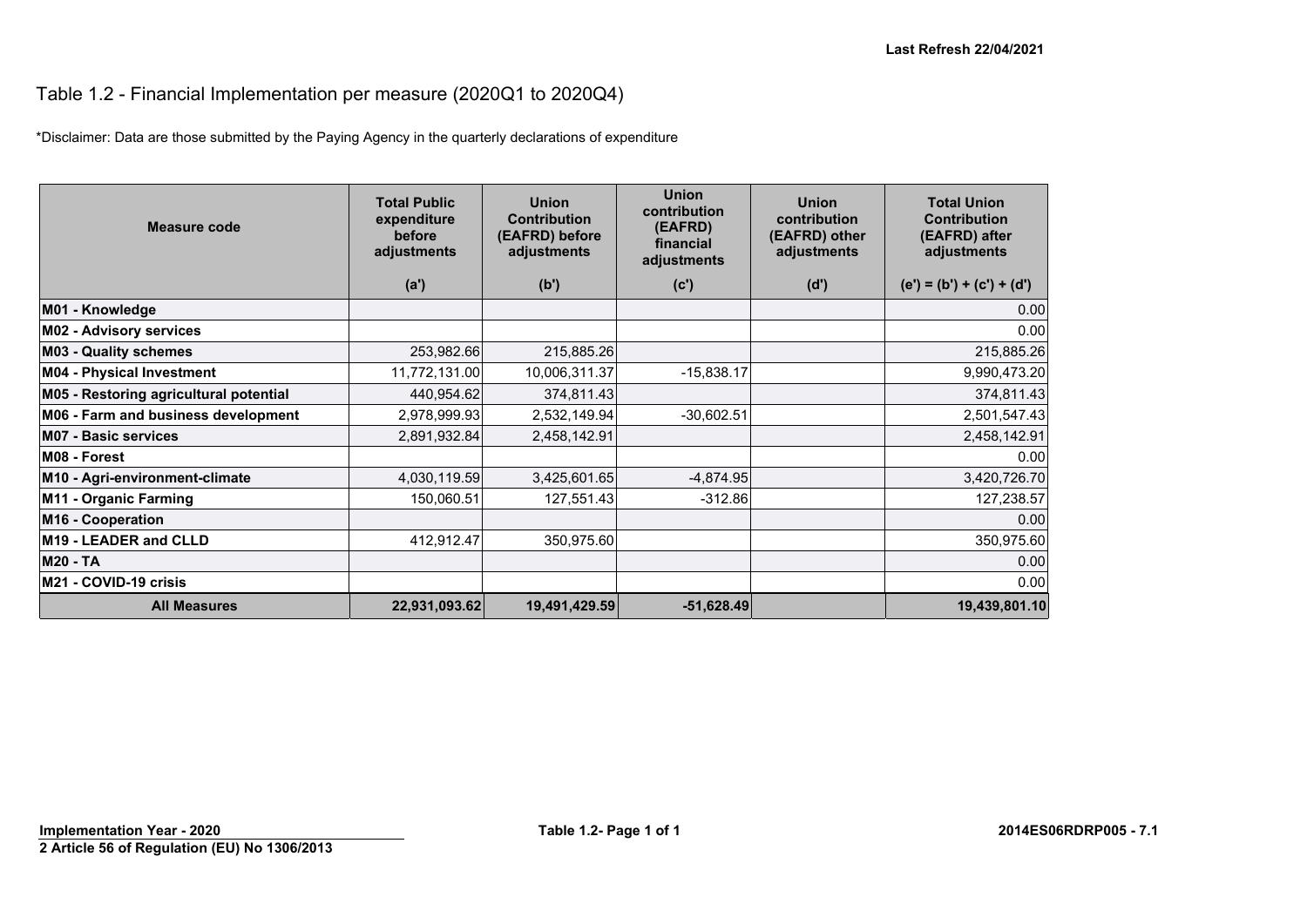#### Table 1.3 - Financial Implementation per measure (cumulative until 2020Q4)

\*Disclaimer: Data are those submitted by the Paying Agency in the quarterly declarations of expenditure

| Measure code                           | <b>Total Public</b><br>expenditure<br>before<br>adjustments<br>(a') | <b>Union</b><br><b>Contribution</b><br>(EAFRD) before<br>adjustments<br>(b') | <b>Union</b><br><b>Contribution</b><br>(EAFRD)<br>financial<br>adjustments<br>(c') | <b>Union</b><br><b>Contribution</b><br>(EAFRD) other<br>adjustments<br>(d') | <b>Total Union</b><br><b>Contribution</b><br>(EAFRD) after<br>adjustmetns<br>$(e') = (b') + (c') + (d')$ |
|----------------------------------------|---------------------------------------------------------------------|------------------------------------------------------------------------------|------------------------------------------------------------------------------------|-----------------------------------------------------------------------------|----------------------------------------------------------------------------------------------------------|
|                                        |                                                                     |                                                                              |                                                                                    |                                                                             |                                                                                                          |
| M01 - Knowledge                        | 158,911.64                                                          | 135,074.90                                                                   |                                                                                    |                                                                             | 135,074.90                                                                                               |
| <b>M02 - Advisory services</b>         | 472,918.92                                                          | 401,981.06                                                                   |                                                                                    |                                                                             | 401,981.06                                                                                               |
| <b>M03 - Quality schemes</b>           | 844,108.77                                                          | 717,492.45                                                                   |                                                                                    |                                                                             | 717,492.45                                                                                               |
| M04 - Physical Investment              | 58,691,567.23                                                       | 49,887,832.19                                                                | $-54,667.78$                                                                       |                                                                             | 49,833,164.41                                                                                            |
| M05 - Restoring agricultural potential | 482,200.42                                                          | 409,870.36                                                                   |                                                                                    |                                                                             | 409,870.36                                                                                               |
| M06 - Farm and business development    | 12,522,659.91                                                       | 10,644,260.92                                                                | $-124, 102.51$                                                                     |                                                                             | 10,520,158.41                                                                                            |
| <b>M07 - Basic services</b>            | 8,246,837.71                                                        | 7,009,812.04                                                                 |                                                                                    |                                                                             | 7,009,812.04                                                                                             |
| M08 - Forest                           | 3,956,931.68                                                        | 3,363,391.93                                                                 |                                                                                    |                                                                             | 3,363,391.93                                                                                             |
| M10 - Agri-environment-climate         | 8,265,226.32                                                        | 7,025,442.38                                                                 | $-61,599.23$                                                                       |                                                                             | 6,963,843.15                                                                                             |
| M11 - Organic Farming                  | 150,060.51                                                          | 127,551.43                                                                   | $-312.86$                                                                          |                                                                             | 127,238.57                                                                                               |
| M16 - Cooperation                      | 0.00                                                                | 0.00                                                                         |                                                                                    |                                                                             | 0.00                                                                                                     |
| <b>M19 - LEADER and CLLD</b>           | 861,485.90                                                          | 732,263.01                                                                   |                                                                                    |                                                                             | 732,263.01                                                                                               |
| <b>M20 - TA</b>                        | 2,427,114.21                                                        | 2,063,047.08                                                                 |                                                                                    |                                                                             | 2,063,047.08                                                                                             |
| M21 - COVID-19 crisis                  |                                                                     |                                                                              |                                                                                    |                                                                             | 0.00                                                                                                     |
| <b>All Measures</b>                    | 97,080,023.22                                                       | 82,518,019.75                                                                | $-240,682.38$                                                                      |                                                                             | 82,277,337.37                                                                                            |